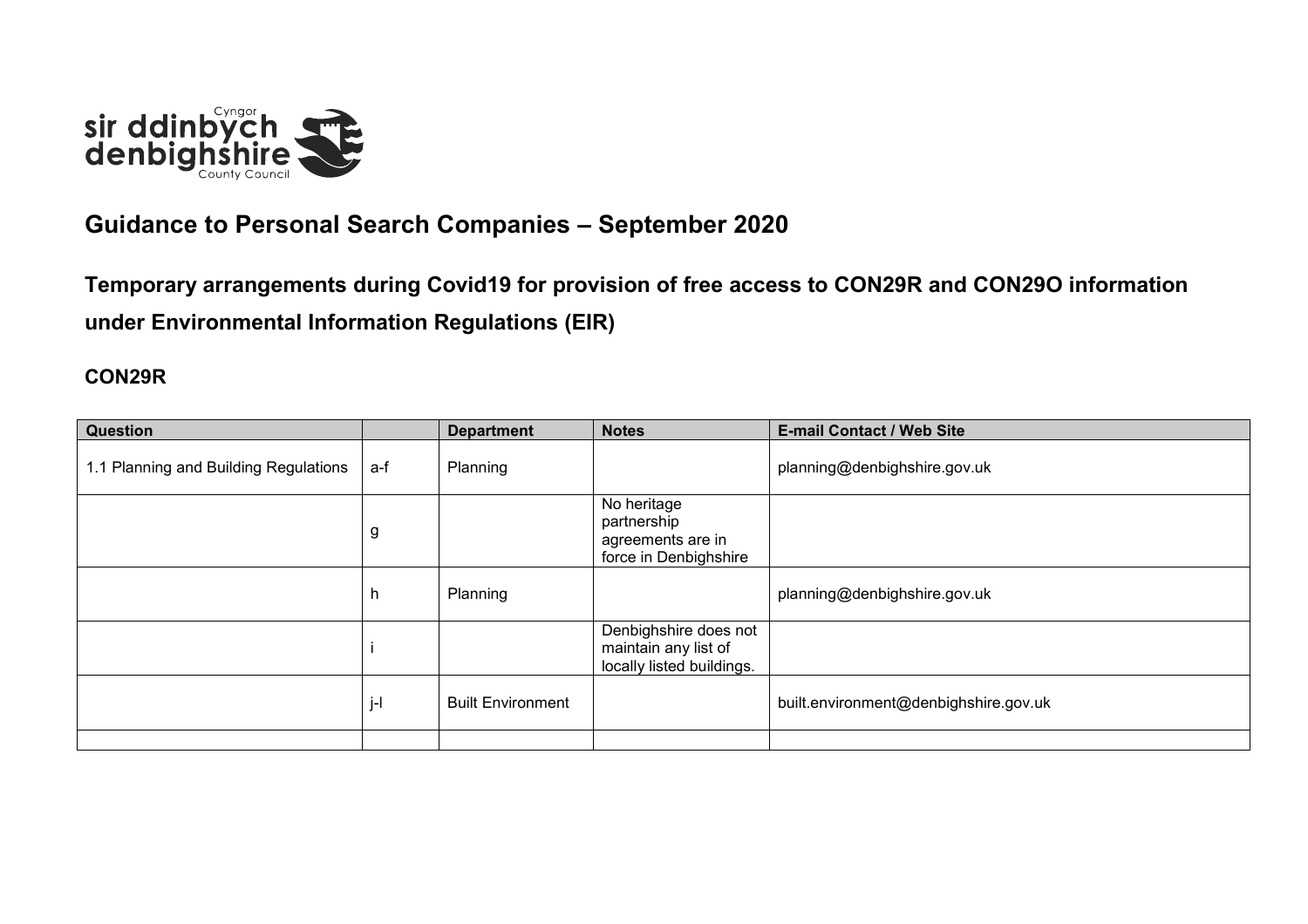| Question                                   |                  | <b>Department</b>                   | <b>Notes</b> | <b>E-mail Contact / Web Site</b>                                                                                                                                  |
|--------------------------------------------|------------------|-------------------------------------|--------------|-------------------------------------------------------------------------------------------------------------------------------------------------------------------|
| 1.2 Planning Designations and<br>Proposals |                  | Planning                            |              | DCC web site<br>https://www.denbighshire.gov.uk/en/resident/planning-and-building-<br>regulations/local-development-plan/ldp-adopted-ldp/ldp-adopted-<br>Idp.aspx |
|                                            |                  |                                     |              |                                                                                                                                                                   |
| 2. Roads and Public Rights of Way          | 2.1a             | Traffic, Parking and<br>Road Safety |              | DCC web site<br>https://www.denbighshire.gov.uk/en/resident/parking-roads-and-<br>travel/adopted-roads.aspx                                                       |
|                                            | 2.1 <sub>b</sub> | Traffic, Parking and<br>Road Safety |              | michelle.gundogan@denbighshire.gov.uk                                                                                                                             |
|                                            | $2.1c-d$         | Traffic, Parking and<br>Road Safety |              | michelle.gundogan@denbighshire.gov.uk                                                                                                                             |
|                                            | $2.2 -$<br>2.5   | Traffic, Parking and<br>Road Safety |              | michelle.gundogan@denbighshire.gov.uk                                                                                                                             |
|                                            |                  |                                     |              |                                                                                                                                                                   |
| 3.1 Land required for public Purposes      |                  | Traffic, Parking and<br>Road Safety |              | michelle.gundogan@denbighshire.gov.uk                                                                                                                             |
|                                            |                  | Planning                            |              | planning@denbighshire.gov.uk                                                                                                                                      |
| 3.2 Land to be acquired for Road<br>Works  |                  | Traffic, Parking and<br>Road Safety |              | michelle.gundogan@denbighshire.gov.uk                                                                                                                             |
|                                            |                  |                                     |              |                                                                                                                                                                   |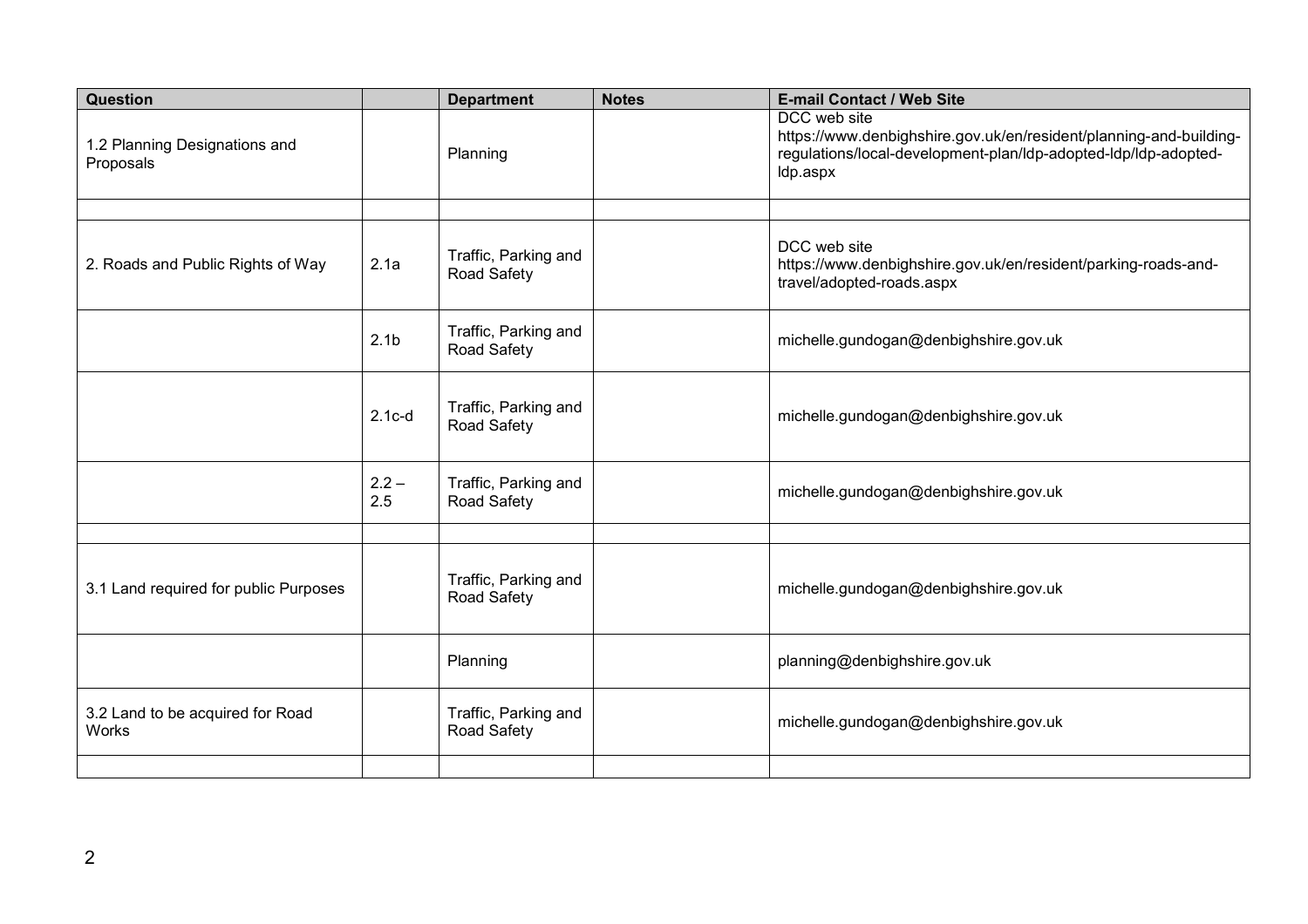| Question                   |       | <b>Department</b>                       | <b>Notes</b> | <b>E-mail Contact / Web Site</b>                                                                            |
|----------------------------|-------|-----------------------------------------|--------------|-------------------------------------------------------------------------------------------------------------|
| 3.3 Drainage Matters       | $a-c$ | <b>Local Land</b><br>Charges            |              | local-land-charges@denbighshire.gov.uk                                                                      |
|                            |       |                                         |              |                                                                                                             |
| 3.4 Nearby Road Schemes    | a-f   | Traffic, Parking and<br>Road Safety     |              | michelle.gundogan@denbighshire.gov.uk                                                                       |
|                            |       |                                         |              |                                                                                                             |
| 3.5 Nearby Railway Schemes | a-b   | Planning                                |              | planning@denbighshire.gov.uk                                                                                |
|                            |       |                                         |              |                                                                                                             |
| 3.6 Traffic Schemes        | a-l   | Traffic, Parking and<br>Road Safety     |              | DCC web site<br>https://www.denbighshire.gov.uk/en/resident/parking-roads-and-<br>travel/adopted-roads.aspx |
|                            |       |                                         |              |                                                                                                             |
| 3.7 Outstanding Notices    | a     | <b>Built Environment</b>                |              | built.environment@denbighshire.gov.uk                                                                       |
|                            | b     | <b>Public Health</b>                    |              | envhealth@denbighshire.gov.uk                                                                               |
|                            | c     | <b>Health and Safety</b>                |              | envhealth@denbighshire.gov.uk                                                                               |
|                            | d     | Housing                                 |              | envhealth@denbighshire.gov.uk                                                                               |
|                            | e     | Highways &<br>Environmental<br>Services |              | michelle.gundogan@denbighshire.gov.uk                                                                       |
|                            | f     | <b>Public Health</b>                    |              | envhealth@denbighshire.gov.uk                                                                               |
|                            | g     | Highways &<br>Environmental<br>Services |              | landdrainage.consultations@denbighshire.gov.uk                                                              |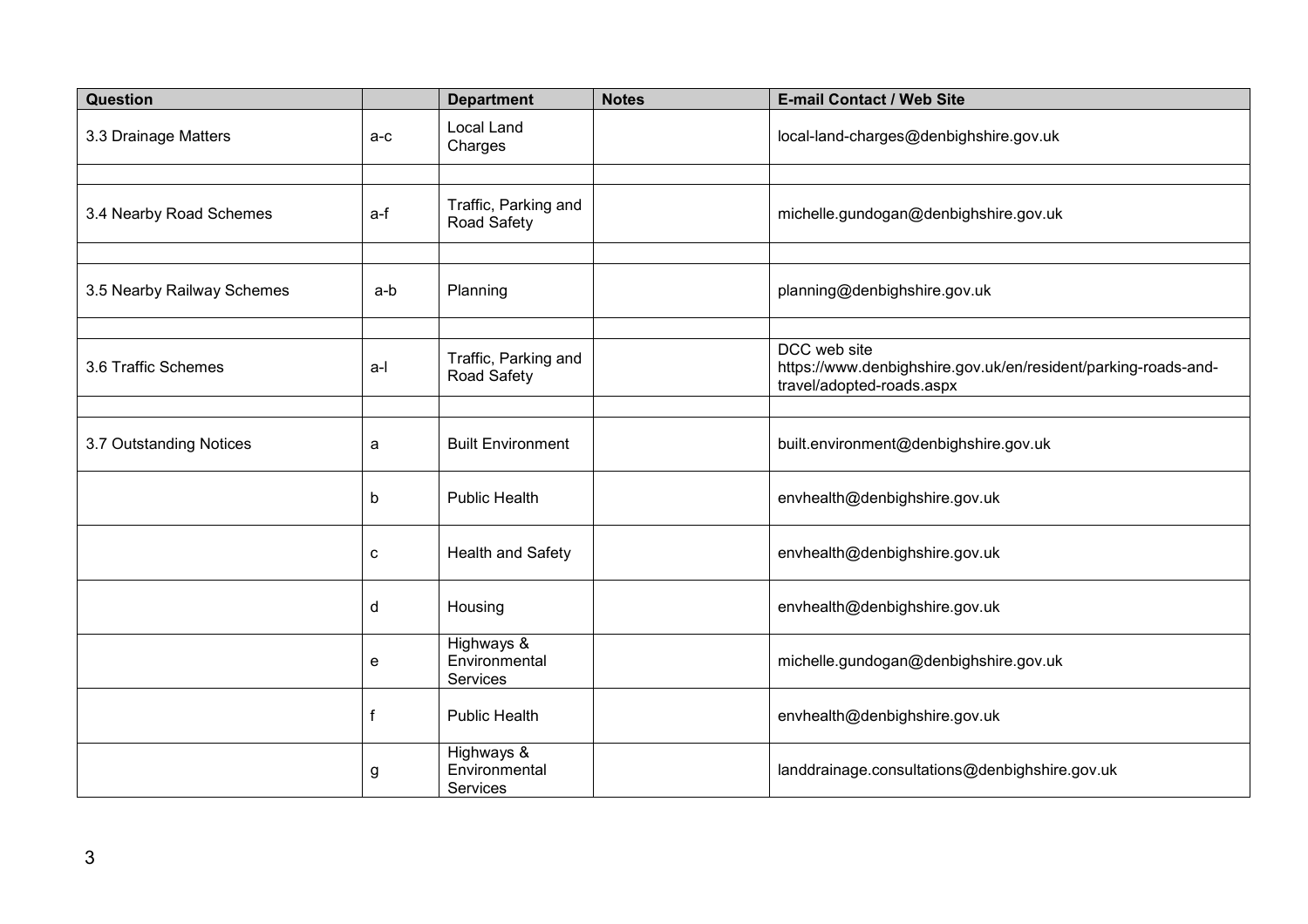| Question                                                               |       | <b>Department</b>            | <b>Notes</b>                                                 | <b>E-mail Contact / Web Site</b>                                                                                                 |
|------------------------------------------------------------------------|-------|------------------------------|--------------------------------------------------------------|----------------------------------------------------------------------------------------------------------------------------------|
| 3.8 Contravention of Building<br>Regulations                           |       | <b>Built Environment</b>     |                                                              | built.environment@denbighshire.gov.uk                                                                                            |
|                                                                        |       |                              |                                                              |                                                                                                                                  |
| 3.9 Notices, Orders, Directions and<br>Proceedings Under Planning Acts | a-n   | Planning                     |                                                              | planning@denbighshire.gov.uk                                                                                                     |
|                                                                        |       | <b>Local Land</b><br>Charges |                                                              | local-land-charges@denbighshire.gov.uk                                                                                           |
|                                                                        |       |                              |                                                              |                                                                                                                                  |
| 3.10 Community Infrastructure Levy                                     | a     |                              | Denbighshire does not<br>have CIL charging<br>schedule       |                                                                                                                                  |
|                                                                        | $b-h$ |                              | n/a - Denbighshire<br>does not have CIL<br>charging schedule |                                                                                                                                  |
|                                                                        |       |                              |                                                              |                                                                                                                                  |
| 3.11 Conservation Area                                                 | a     | Planning                     |                                                              | planning@denbighshire.gov.uk                                                                                                     |
|                                                                        | b     | Planning                     |                                                              | planning@denbighshire.gov.uk                                                                                                     |
|                                                                        |       |                              |                                                              |                                                                                                                                  |
| 3.12 Compulsory Purchase                                               |       | <b>Local Land</b><br>Charges |                                                              | local-land-charges@denbighshire.gov.uk                                                                                           |
|                                                                        |       |                              |                                                              |                                                                                                                                  |
| 3.13 Contaminated Land                                                 | $a-c$ | Pollution                    |                                                              | DCC web site<br>https://www.denbighshire.gov.uk/en/your-council/statistics-and-<br>data/data-sets/contaminated-land-register.pdf |
|                                                                        |       |                              |                                                              |                                                                                                                                  |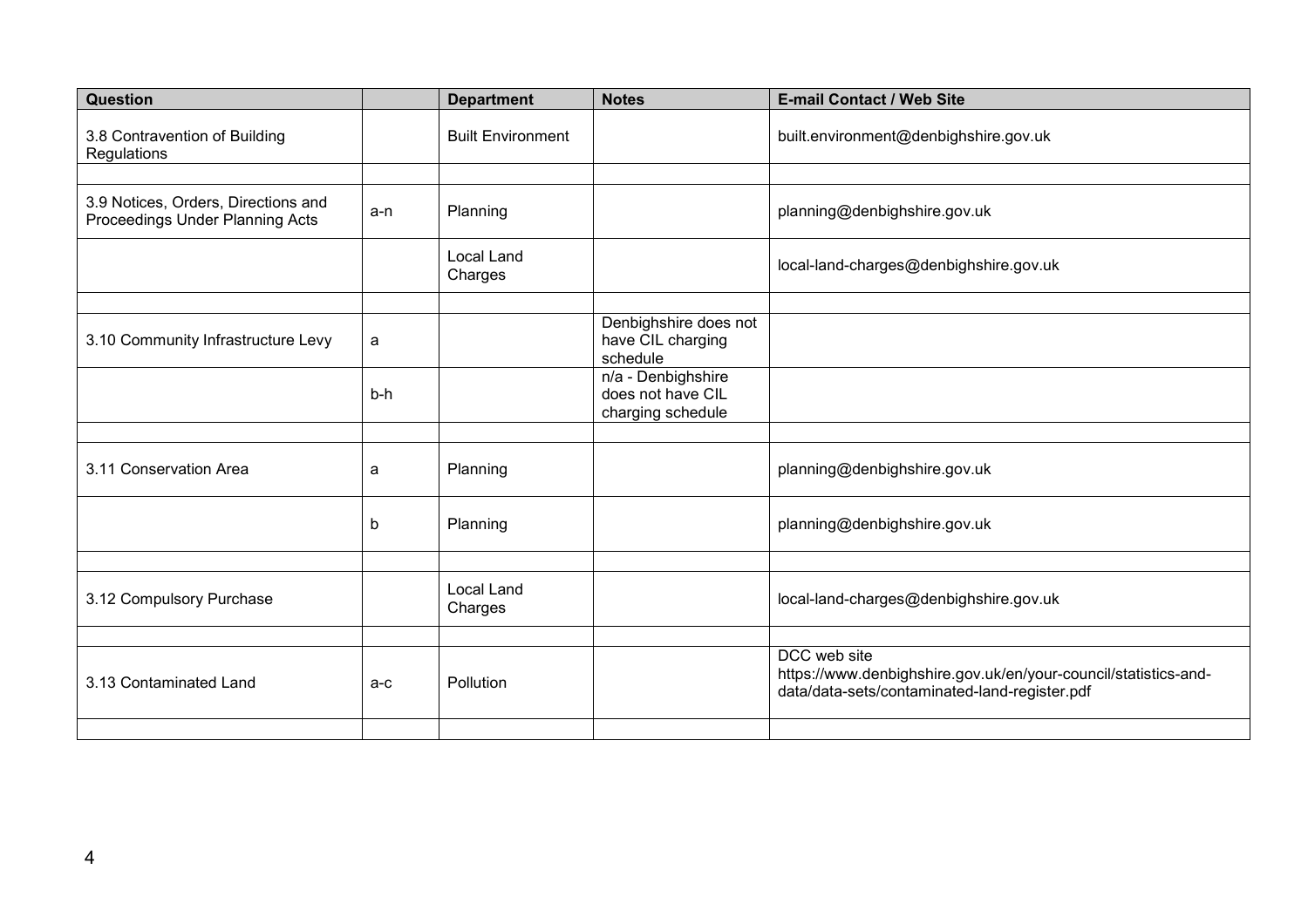| <b>Question</b>                |     | <b>Department</b>             | <b>Notes</b>                                       | <b>E-mail Contact / Web Site</b>                                                                                                                                                                                                     |
|--------------------------------|-----|-------------------------------|----------------------------------------------------|--------------------------------------------------------------------------------------------------------------------------------------------------------------------------------------------------------------------------------------|
| 3.14 Radon Gas                 |     | <b>Public Health</b><br>Wales |                                                    | Contact Public Health Wales directly<br><b>Public Health Wales</b><br>2 Capital Quarter<br><b>Tyndall Street</b><br>Cardiff<br><b>CF104BZ</b><br>general.enquires@wales.nhs.uk<br>029 2022 7744<br>More details from www.ukradon.org |
|                                |     |                               |                                                    |                                                                                                                                                                                                                                      |
| 3.15 Assets of Community Value | a-b |                               | Legislation not<br>currently in force in<br>Wales. |                                                                                                                                                                                                                                      |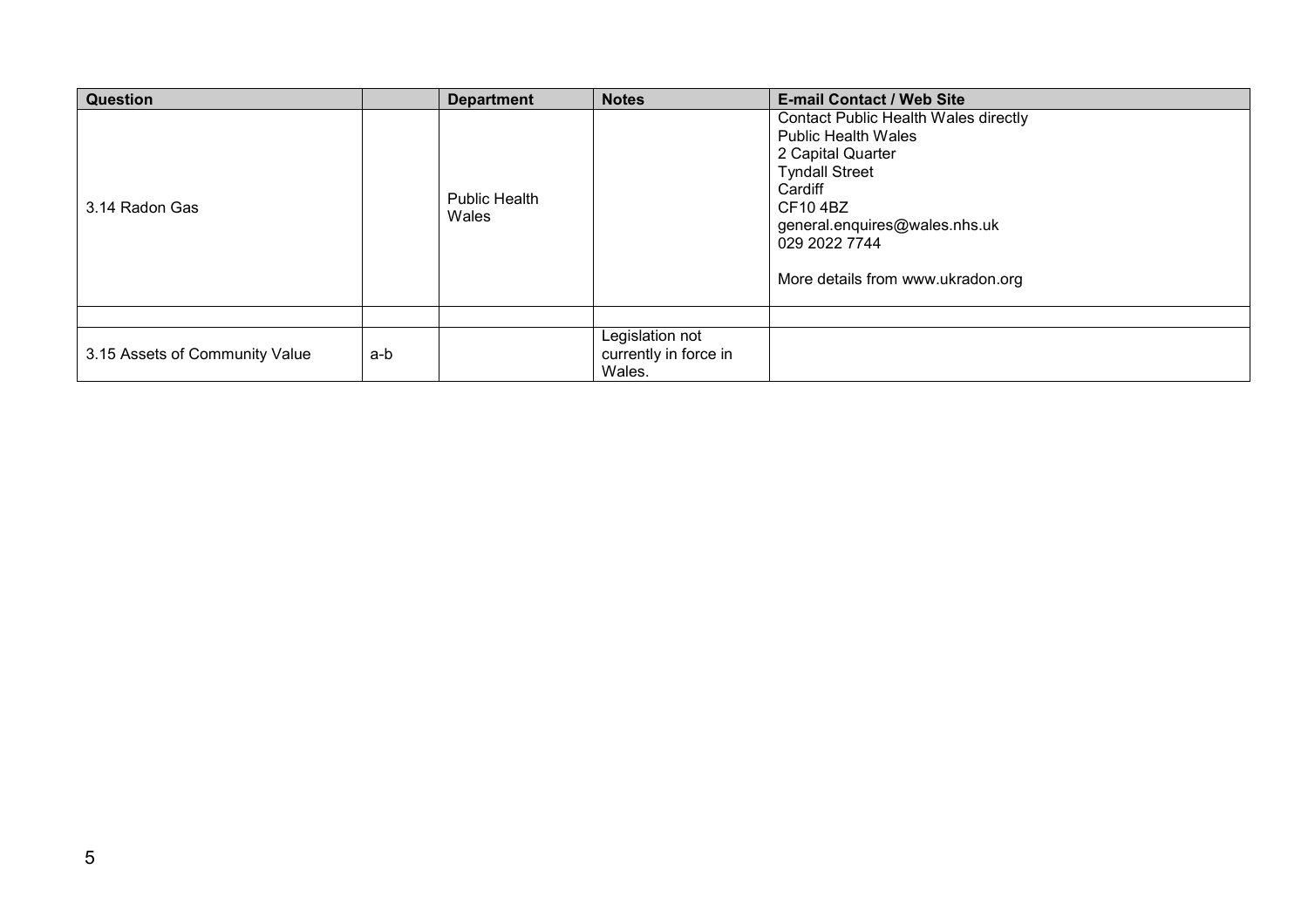## **CON29O**

| <b>Question</b>                     |               | <b>Department</b>                   | E-mail Contact / Web Site                                                                                                                                                      |
|-------------------------------------|---------------|-------------------------------------|--------------------------------------------------------------------------------------------------------------------------------------------------------------------------------|
| 4. Road Proposals by Private Bodies | a-b           | Planning                            | planning@denbighshire.gov.uk                                                                                                                                                   |
|                                     |               | Traffic, Parking and<br>Road Safety | michelle.gundogan@denbighshire.gov.uk                                                                                                                                          |
|                                     |               |                                     |                                                                                                                                                                                |
| 5. Advertisements                   | $5.1 - 5.3$   | Planning                            | planning@denbighshire.gov.uk                                                                                                                                                   |
|                                     |               |                                     |                                                                                                                                                                                |
| 6. Completion Notices               |               | Planning                            | planning@denbighshire.gov.uk                                                                                                                                                   |
|                                     |               |                                     |                                                                                                                                                                                |
| 7. Parks and Countryside            | $7.1 - 7.2$   | Planning                            | planning@denbighshire.gov.uk                                                                                                                                                   |
|                                     |               |                                     |                                                                                                                                                                                |
| 8. Pipelines                        |               | Wales & West Utilities              | Contact Wales & West Utilities directly<br>Spooner Close<br><b>Celtic Springs</b><br>Coedkernew<br>Newport<br><b>NP10 8FZ</b><br>0800 912 29 99<br>enquiries@wwutilities.co.uk |
|                                     |               |                                     |                                                                                                                                                                                |
| 9. Houses in Multiple Occupation    |               | <b>Housing Enforcement</b>          | envhealth@denbighshire.gov.uk                                                                                                                                                  |
|                                     |               |                                     |                                                                                                                                                                                |
| 10. Noise Abatement                 | $10.1 - 10.3$ | Pollution                           | envhealth@denbighshire.gov.uk                                                                                                                                                  |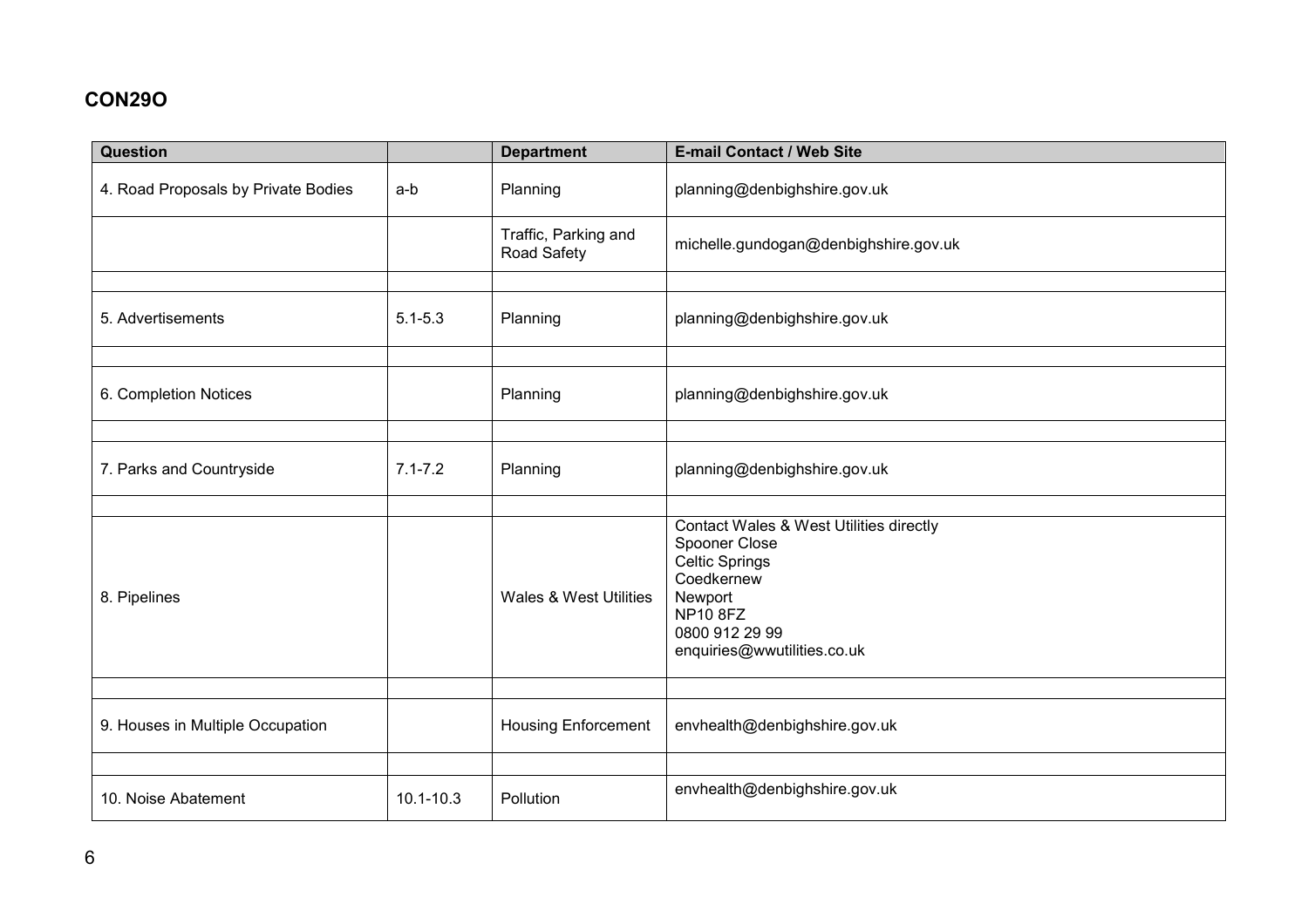| Question                                                 |               | <b>Department</b>           | E-mail Contact / Web Site       |
|----------------------------------------------------------|---------------|-----------------------------|---------------------------------|
|                                                          |               |                             |                                 |
| 11. Urban Development Areas                              | 11.1&11.2     | Planning                    | planning@denbighshire.gov.uk    |
|                                                          |               |                             |                                 |
| 12. Enterprise Zones, Local<br>Development Orders & Bids | $12.1 - 12.3$ | Planning                    | planning@denbighshire.gov.uk    |
|                                                          |               |                             |                                 |
| 13. Inner Urban Improvement Areas                        |               | Planning                    | planning@denbighshire.gov.uk    |
|                                                          |               |                             |                                 |
| 14. Simplified Planning Zones                            | $14.1 - 14.2$ | Planning                    | planning@denbighshire.gov.uk    |
|                                                          |               |                             |                                 |
| 15. Land Maintenance Notices                             |               | Planning                    | planning@denbighshire.gov.uk    |
|                                                          |               |                             |                                 |
| 16. Mineral Consultation Areas                           |               | Planning                    | planning@denbighshire.gov.uk    |
|                                                          |               |                             |                                 |
| 17. Hazardous Substance Consents                         | 17.1-17.2     | Planning                    | planning@denbighshire.gov.uk    |
|                                                          |               |                             |                                 |
| 18. Environmental and Pollution Notices                  |               | <b>Environmental Health</b> | envhealth@denbighshire.gov.uk   |
|                                                          |               |                             |                                 |
| 19. Food Safety Notices                                  |               | <b>Food Safety</b>          | Food.Safety@denbighshire.gov.uk |
|                                                          |               |                             |                                 |